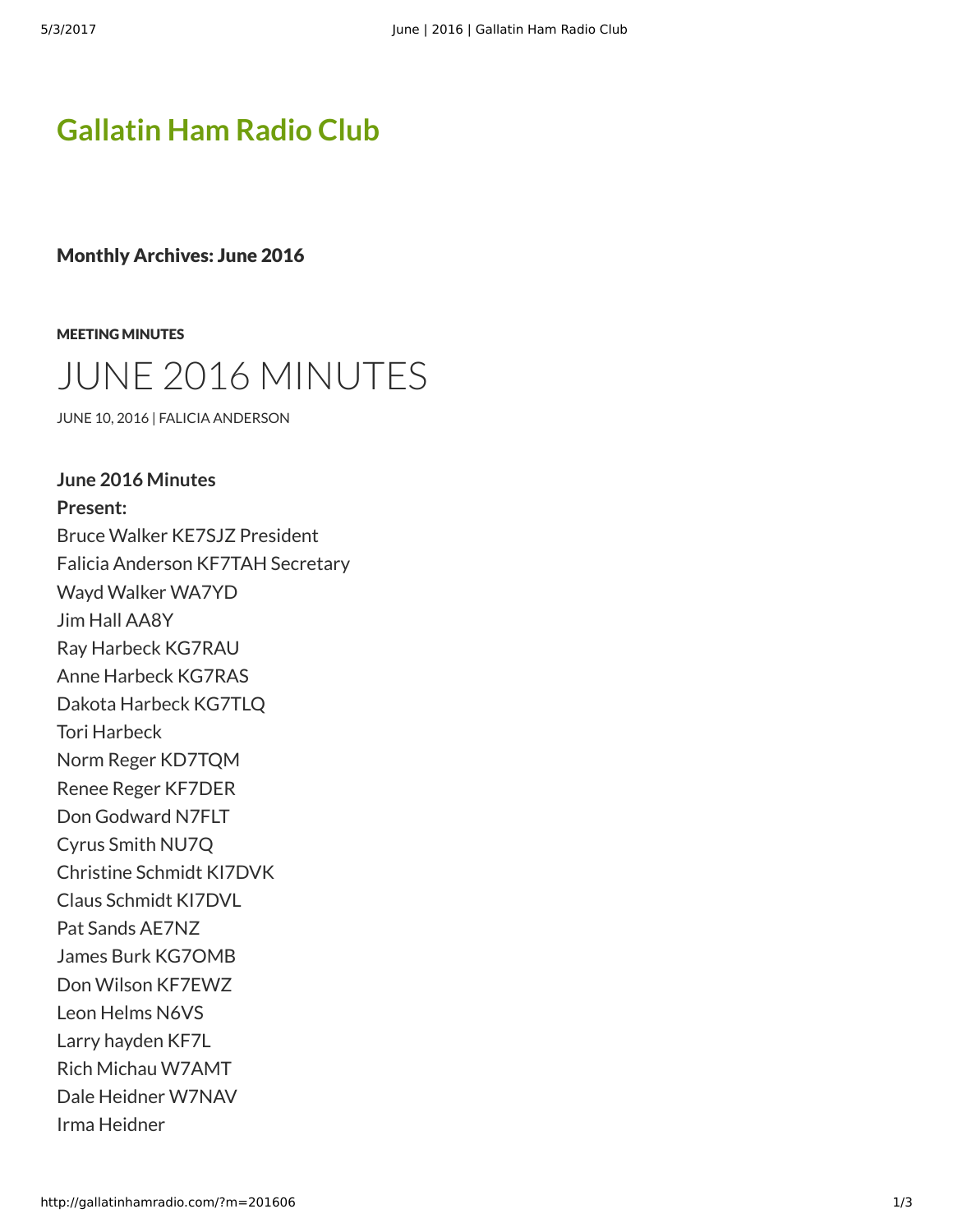**Call to Order:** Bruce Walker KE7SJZ called the meeting to order @7:00 PM. Followed by introductions. **Minutes:** Minutes accepted **Treasurer's report:** Beginning balance of \$1,287.56, collected \$105.00 in dues, leaving an ending balance of \$1,392.56 **Ham test:** Saturday, June 4th **ERA:** Nothing to report **SAR:** Don Godward N7FLT-Drinking Horse and Triple Tree **School Club:** Don Godward N7FLT-Done until next school year **88 Net:** Wayd Walker WA7YD-Going good, new net control operator, ten to thirteen check-ins **Foxhunt:** Had one two weeks ago. It was rainy **HF:** Not good **MSU Ham Club:** Nothing

### **Old Business:**

• K9 SAR - Dog recertification/training took place in West Yellowstone

#### **New Business:**

• W7ED Ham Trailer-The ham trailer was moved to a new location. This had to be done, no choice. The trailer is now behind a locked gate/fence located north east of the old Belgrade water tower behind the car lot. Don Wilson KC7EWZ, has the key. This will cost \$48 per year. Don has taken care of the bill for this year and will be reimbursed by the club.

• George Forsyth AA7GS: Changes to ARRL, plans to redistricting MT and WY so be looking for ballots in mail. There has been no ballots in the mail at this time

## **Announcements:**

• Marla System, link broken on the Livingston Pass. Cyrus Smith NU7Q and Harley Leach KI7XF did maintenance on the 18 machine

Next Ham meeting-September (no meetings in July or August)

Meeting Adjourned @ 7:28 PM

Presentation: Pat Sands AE7NZ - Caller based station software defined radio presentation. Thank You!

Minutes respectfully submitted by Falicia Anderson KF7TAH

#### **GHRC 2016 EVENTS Schedule**

- June 25-26 Field Day @ Dales/Pig Roast on Saturday,
- July 18-24 Gallatin County Fair-SAR Hams/6CV
- July 16 Payden Memorial Bike Ride –Don Godward N7FLT/covered